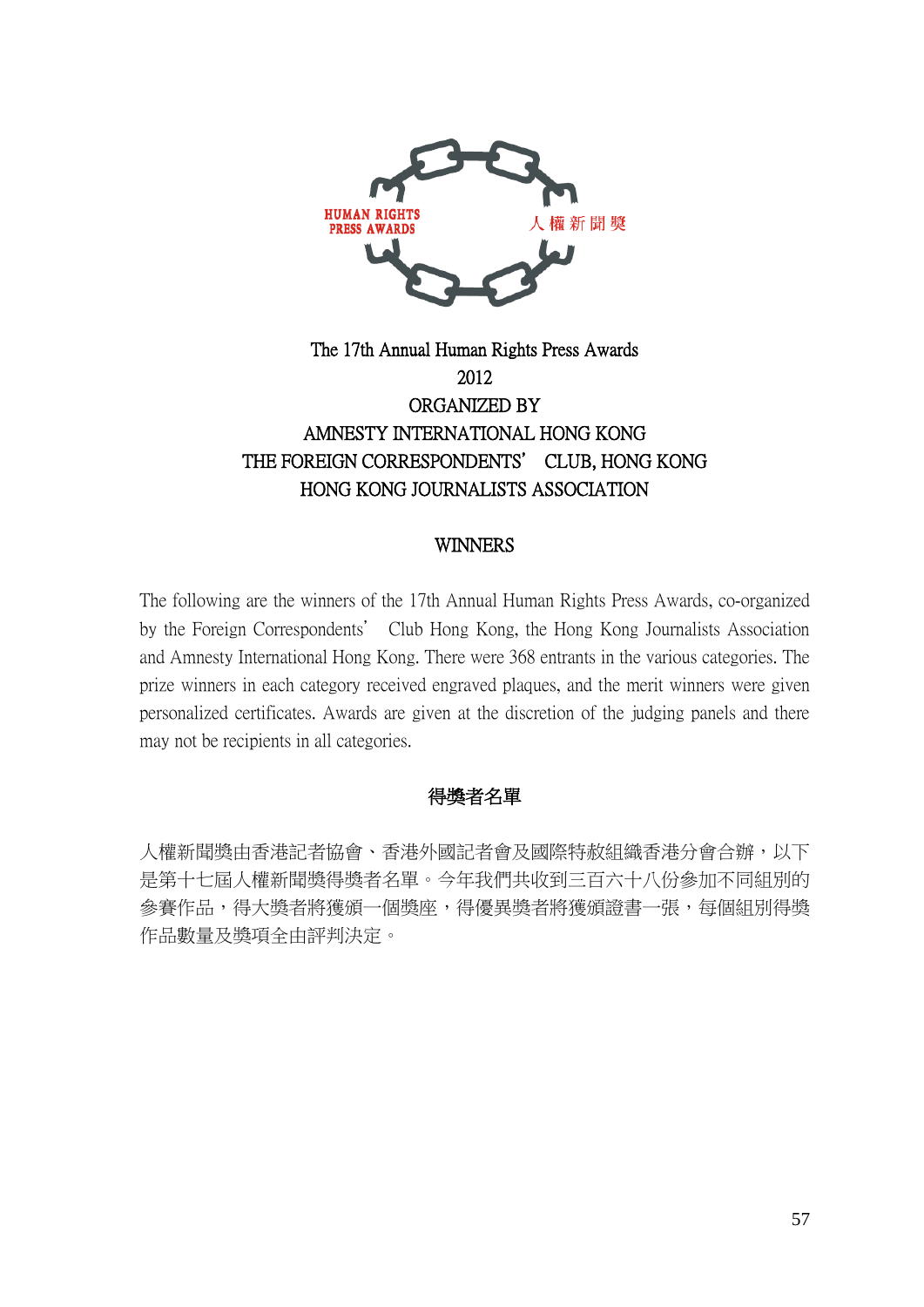# ENGLISH-LANGUAGE CATEGORIES 英文作品

### GENERAL NEWS 報章新聞

#### MERIT 優異獎

Body of Work

Series on the Aftermath of the July 1 March; the Public Order Ordinance and Naturalisation in Hong Kong -- Simpson Cheung -- South China Morning Post 七一遊行後記; 公安條例; 歸化系列 – 張煒明 -- 南華早報

"Four Decades on, the U.S. Starts Cleanup of Agent Orange in Vietnam" -- Thomas Fuller -- International Herald Tribune

四十年後,美國方始清理越戰生化武器橙劑 -- Thomas Fuller -- 國際先驅論壇報

# NEWSPAPER – FEATURE 報章特寫

PRIZE 大獎

Body of work on labor conditions in South Asia: "Fighting for Bangladesh Labor and Ending up in a Pauper's Grave"; "A Village Rape Shatters a family, and India's Traditional Silence"; "Maid's Cries Cast Light on Child Labor in India"; "Export Powerhouse Feels Pangs of Labor Strife"; "Horrific Fire Revealed a Gap in Safety Standards" -- Jim Yardley --International Herald Tribune / The New York Times

為孟加拉工人而戰,葬身貧民塚; 村女被姦整個家庭被砸碎 印度傳統的默不作聲; 少女僱傭的呼喊為印度童工帶來光明; 出口重鎮承受勞資衝突的劇痛; 恐怖大火揭 安全水平不達標 -- Jim Yardley --國際先驅論壇報/紐約時報

### MERIT 優異獎

"Final Plea for Democracy" Series – Verna Yu -- South China Morning Post 最後的民主呼求系列 -- 余詠恩 – 南華早報

"Riches All Around, but They Scavenge to Survive" -- Joanna Chiu and K.Y. Cheng -- South China Morning Post 朱門酒肉臭 路有凍死骨 -- Joanna Chiu, K.Y. Cheng – 南華早報

MAGAZINES 雜誌 PRIZE 大獎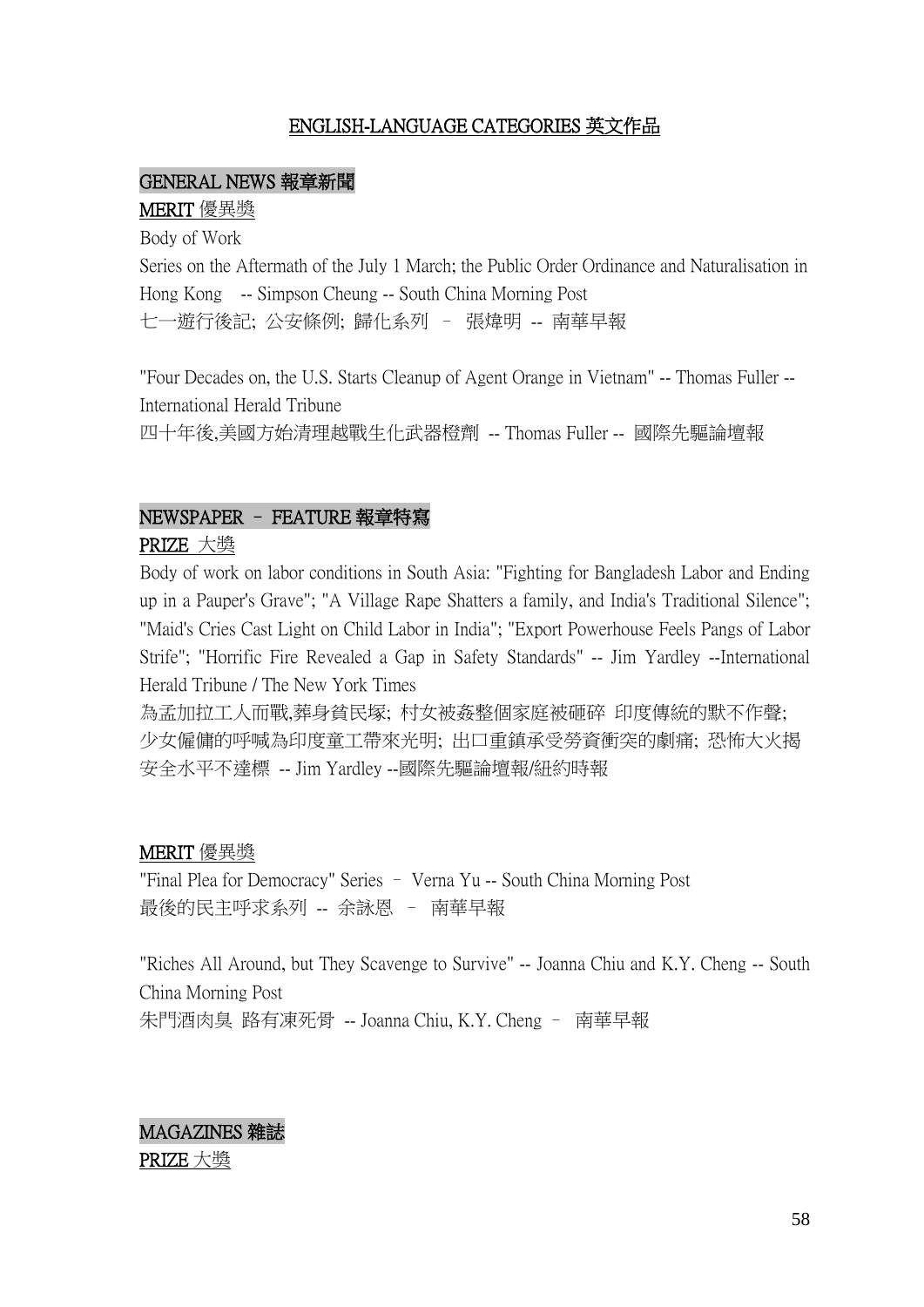"To Live and Die in Karachi" – Andrew Marshall – Time Magazine 巴基斯坦喀拉蚩港市的生與死 - Andrew Marshall – 自由傳媒人(時代雜誌)

# MERIT 優異獎

"The Fighter: Malala Yousafzai" – Aryn Baker – Time Magazine 女鬥士馬拉拉 - Aryn Baker – 時代雜誌

# COMMENTARY & ANALYSIS 評論和分析

# MERIT 優異獎

"Arakan Burns" – Emily Rauhala – Time Magazine 阿拉幹在燃燒 - Emily Rauhala –時代雜誌

"Women in China Face Rising University Entry Barriers" –Didi Kirsten Tatlow – International Herald Tribune 女性在中國越來越難入大學 - Didi Kirsten Tatlow – 國際先驅論壇報

# CARTOONS AND ILLUSTRATION 漫畫

MERIT 優異獎

Body of Work

"Chen Guangcheng's Guide Dog," "Forced Regime Change," "Li Wangyang's Post Mortem" -- Harry Harrison-- South China Morning Post 陳光誠的導盲犬,強迫狀況改變,剖驗李旺陽 -- Harry Harrison- 南華早報

# ONLINE 網上刊物

PRIZE 大獎

"Mother India Starves Her Children" -- Mehul Srivastava, Andrew MacAskill and Adi Narayan -- Bloomberg.com 印度母親的孩子們活活餓死 -- Mehul Srivastava, Andrew MacAskill, Adi Narayan – 彭博網站

# BROADCAST–RADIO 電台

# MERIT 優異獎

"Desperate Tibet" –Louisa Lim -- National Public Radio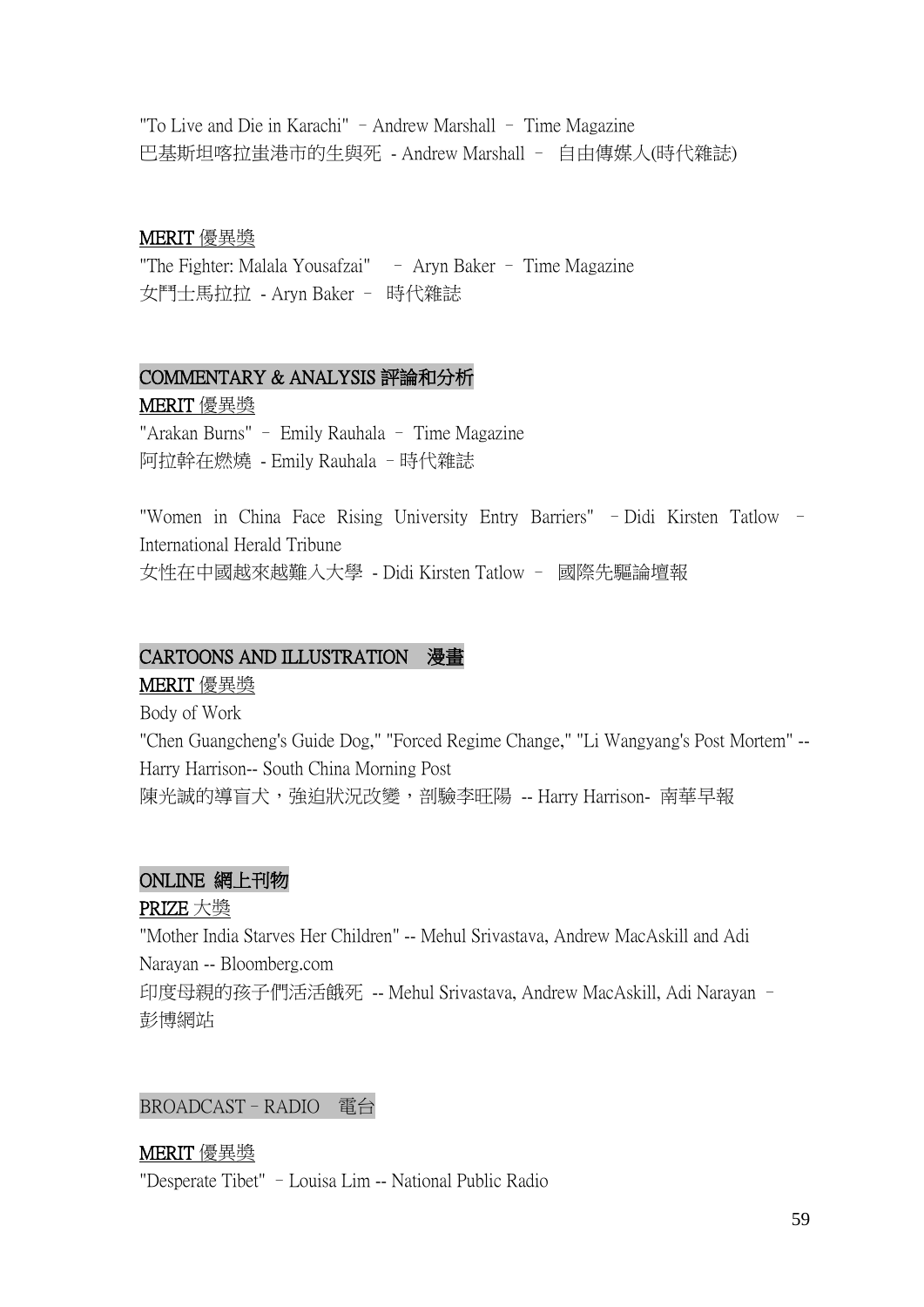絕望的西藏 -- Louisa Lim --National Public Radio

"Kony and Us" -- Ivan Broadhead – Freelance (Radio Television Hong Kong ) 科尼與我們 -- Ivan Broadhead --自由傳媒人 (Radio Television Hong Kong)

#### BROADCAST–TELEVISION 電視

PRIZE 大獎 "Battered and Bruised" – Drew Ambrose – Al Jazeera English 搗毀與打碎 –– Drew Ambrose – Al Jazeera English

"Nowhere to Go" – James Leong, Lynn Lee – Al Jazeera English 無路可走 – – James Leong, Lynn Lee – Al Jazeera English

"The Anti-Falun Gong Campaign and Freedom of Speech" – Nina Chang –Radio Television Hong Kong 反對法輪功運動與言論自由 – 張彥瑛 –香港電台

#### MERIT 優異獎

China's Cancer Villages – Adrian Brown -- SBS TV Australia 中國癌症村 -- Adrian Brown -- SBS TV Australia

"No Place like Home" – Chan Tau Chou – Al Jazeera English 最好是家 - Chan Tau Chou - Al Jazeera English

"The President and the Pulpit" – Kate McGeown – BBC 總統與教士 - Steve Nettleton - Kate McGeown - 英國廣播公司

### CHINESE-LANGUAGE CATEGORIES 中文作品

#### GENERAL NEWS 報章新聞

PRIZE 大獎

發展局局長呃房津醜聞系列 -鄭啟源,張文傑,黃偉駿,譚靜雯,盧文烈 - 蘋果日報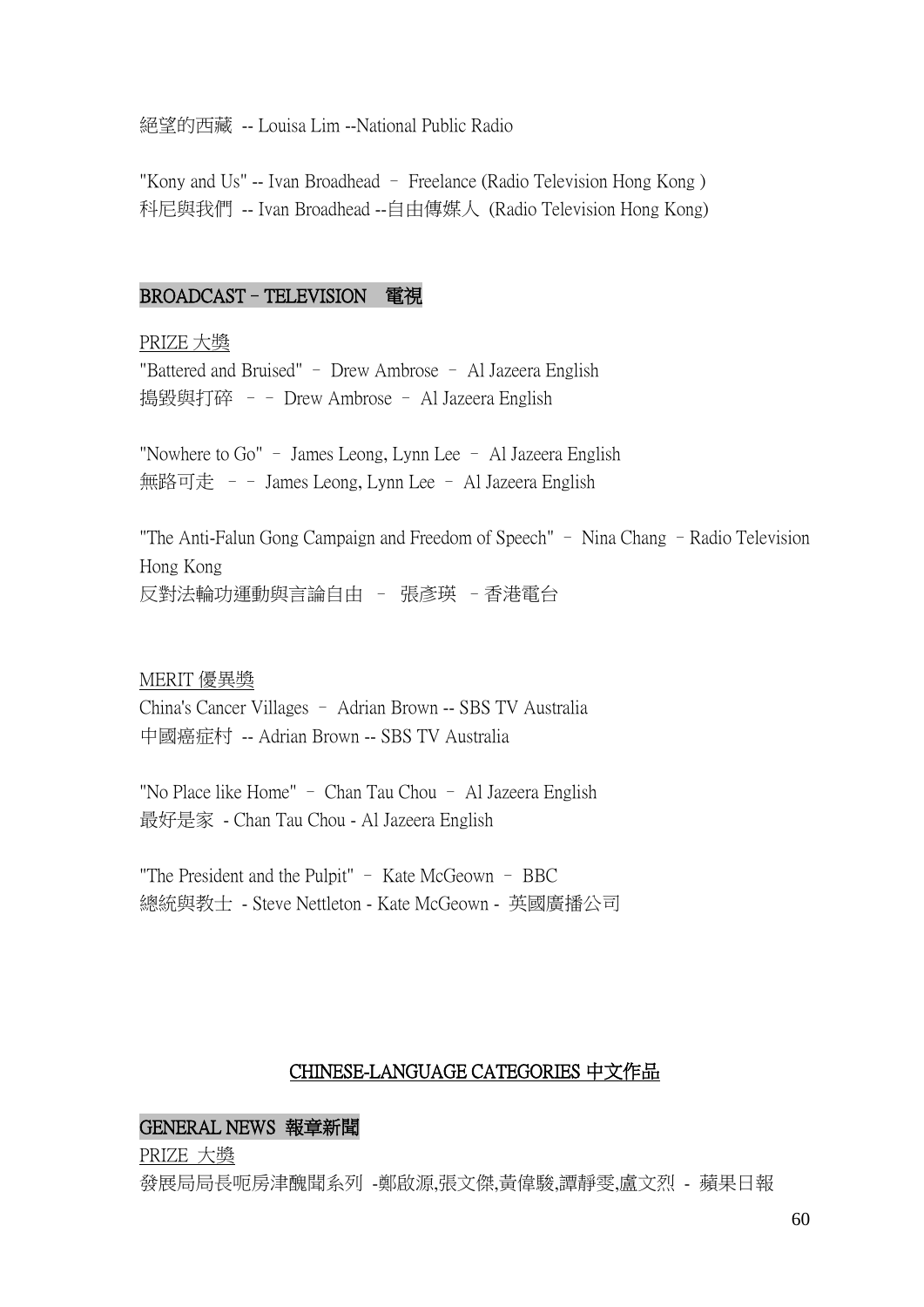Series on the Hong Kong Secretary for Development's Housing Fraud Scandal –Cheng Kai-Yuen, Cheung Man-Kit, Wong Wai-Chun, Tam Ching-Man, Lo Man-Kit - Apple Daily

# 國民教育教材系列 --錢瑋琪,蕭輝浩,周婷– 明報

Series on National Education and Textbooks in Hong Kong -- Chin Wai-Ki, Sin Fai-Ho, Chow Ting – Ming Pao

# MERIT 優異獎

環保維權系列 -潘磊華,廖浚朝,黃曉南 – 信報 Series on Environmental Protection and Rights - Pun Lui-Wa, Liu Chun-Chiu, Wong Hiu-Nam -- Hong Kong Economic Journal

政府記者會回歸後最少 --冼韻姬 – 明報 "The Hong Kong Government Holds its Lowest Number of Press Conferences Since the Handover" -- Sin Wan-Kei -- Ming Pao

李旺陽死因調查報道 – 偵查組 – 明報 "Investigation on the Causes of Li Wangyang's Death" – Investigation Team – Ming Pao

緬甸大選 –陳沛敏 – 蘋果日報 "Myanmar's Elections" – Chan Pui-Man – Apple Daily

「狙擊洗腦工程」系列 --白琳,彭美芳,倪清江 – 蘋果日報 Special Report on National Education in Hong Kong -- Peh Lam, Pang Mei-Fong, Ngai Ching-Kong – Apple Daily

陳茂波出租劏房系列 --林偉聰,韓耀庭,蔡建豪,張岳弢,吳子葵 – 蘋果日報 Series on Secretary of Development Paul Chan Mo-Po's Subdivided Apartment -- Lam Wai-Chung, Hong Yiu-Ting, Choi Kin-Ho, Cheung Ngok-To, Ng Tsz-Kwai – Apple Daily

《蘋果》記者卧底直擊臨記收\$300 扮示威 – 靜態組 – 蘋果日報 "Reporter Going Undercover as a Demonstrator Paid \$300" – General News Team – Apple Daily

千名國安潛港收示威情報 警察淪為打手跟蹤社運人士 – 林子斌 – 爽報

"Thousand of Chinese Security Agents Come to Hong Kong to Gather Intelligence" -- Lam Tsz-Pan – Sharp Daily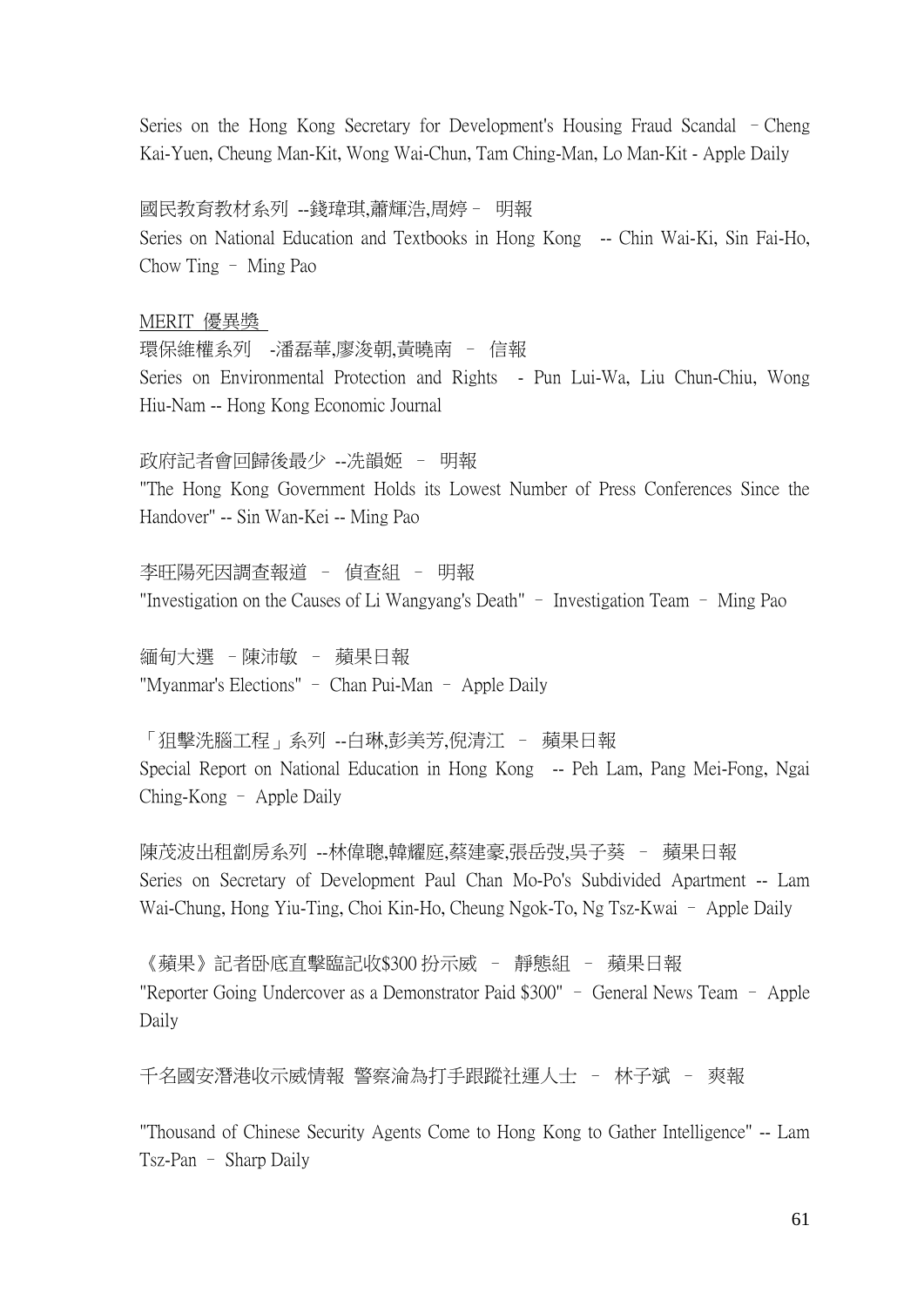# NEWSPAPER - FEATURE 報章特寫

PRIZE 大獎

川震四周年特寫 – 偵查組 – 明報 Special Report: "Four years after the Sichuan Earthquake" – Investigations Team – Ming Pao

深水埗露宿者講「人話」 -- 譚蕙芸 – 明報 Homeless people in Sham Shui Po speak "human language" -- Vivian Tam Wai-Wan – Ming Pao

### MERIT 優異獎

貧窮綫下系列 -郭增龍,李建人,蔡淑儀 – 星島日報 Series on "Below the Poverty Line" – Kwok Tsang Lung, Lee Kin Yan, Tsoi Suk Yee  $-$ Sing Tao Daily

六七反思系列 – 冼韻姬 – 明報 Series on "Lessons from the 1967 Leftists Riot"-- Sin Wan Kei – Ming Pao

在家生仔圓願 感受陣痛狂喜—冼韻姬 – 明報 "Giving Birth at Home" -- Sin Wan-Kei – Ming Pao

危城攝記揭開死神真面目 --王東亮 – 星島日報 "Photographer in a Dangerous City Reveals a Mask of Death" -- Wong Tung-Leung – Sing Tao Daily

《性傾向歧視立法諮詢風雲》系列 --張嘉雯,王家文,吳嘉羚 – 蘋果日報 Series on the Sexual Orientation Discrimination Ordinance -- Cheung Ka-Man, Wong Ka-Man, Ng Ka-Ling – Apple Daily

一梯兩伙變 13 戶天台「失蹤」建四屋 遺忘慘劇馬頭圍唐樓越劏越狼 --王家文 – 蘋 果日報

"Two Apartments Divided into 13 Despite the Ma Tau Wai Tragedy" -- Wong Ka-Man – Apple Daily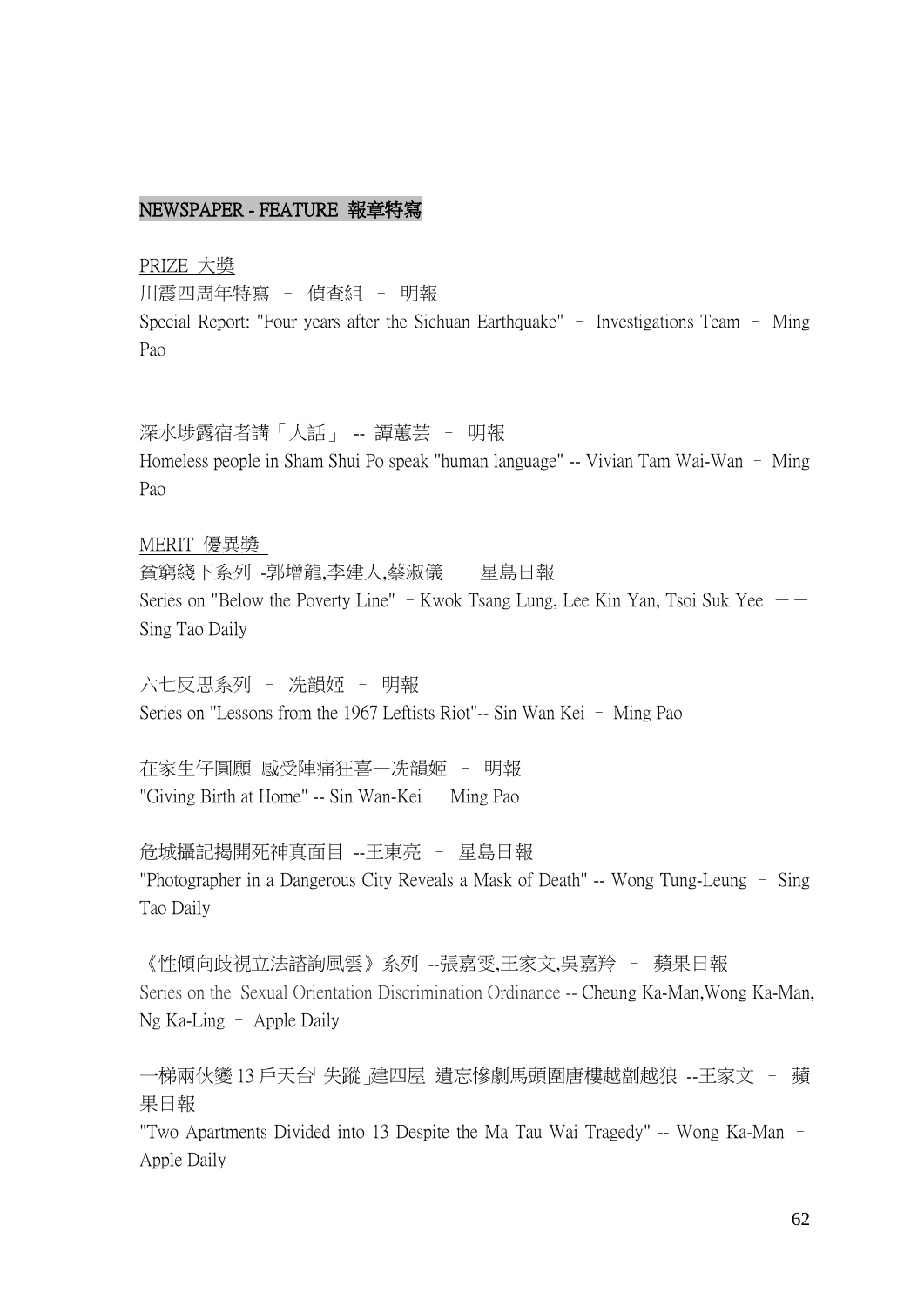#### 監視居住崩潰 程翔望樑欲上吊 --周展鴻 – 明報

"Ching Cheong Contemplated Suicide while under Home Surveillance" – Chow Chin-hung – Ming Pao

#### MAGAZINES 雜誌

PRIZE 大獎 我們都是李旺陽 --姚智賢,鄔詠恩 – 壹週刊 "We Are All Li Wangyang" -- Yiu Chi-Yin, Wu Wing-Yan -- Next Magazine

六四升溫,被遺漏的六四鬥士 -- 盧曼思,姚智賢,李育明,李宇家,鄔詠恩,陳健佳,高仲 明,鄭樹清 -- 壹週刊 "The Forgotten June 4 Fighter" -- Lo Man-Sze, Yiu Chi-Yin, Li Yuk-Ming, Li Yu-Ka, Wu Wing-Yan, Chan Kin-Kai, Ko Chung-Ming, Cheng Shu-Ching -- Next Magazine

#### MERIT 優異獎

師奶刀手圍剿法輪功 --林子斌,葉天佑 --壹週刊 "Housewives with Knives Encircle the Falun Gong" -- Lam Tsz-Pan, Yip Tin-Yau -- Next Magazine

流亡揸弗人、出西藏記 -- 姚智賢,高仲明 – 壹週刊 "The Exiled Tibet Leader" -- Yiu Chi-Yin, Ko Chung-Ming – Next Magazine

網上欺凌失控 傷害永難除 \$500 人情女認錯 求求大家放過我 --郝君兒,簡錦雯 – 東周刊

"Bride-to-be Begs for Cyberbullying to Stop" -- Kok Kwan-Yee, Kan Kam-Man -- East Week Magazine

高樓價下的荒誕 中產、大學生爭上公屋的階梯 -- 郭麗安 – 智富雜誌 "The Middle Class and University Students Vie for Public Housing as Home Prices Rocket" -- Kwok Lai On -- iMoney

《燃燒的遺言:藏人因何自焚?》《不自焚,能怎麼做?》—王力雄—陽光時務周刊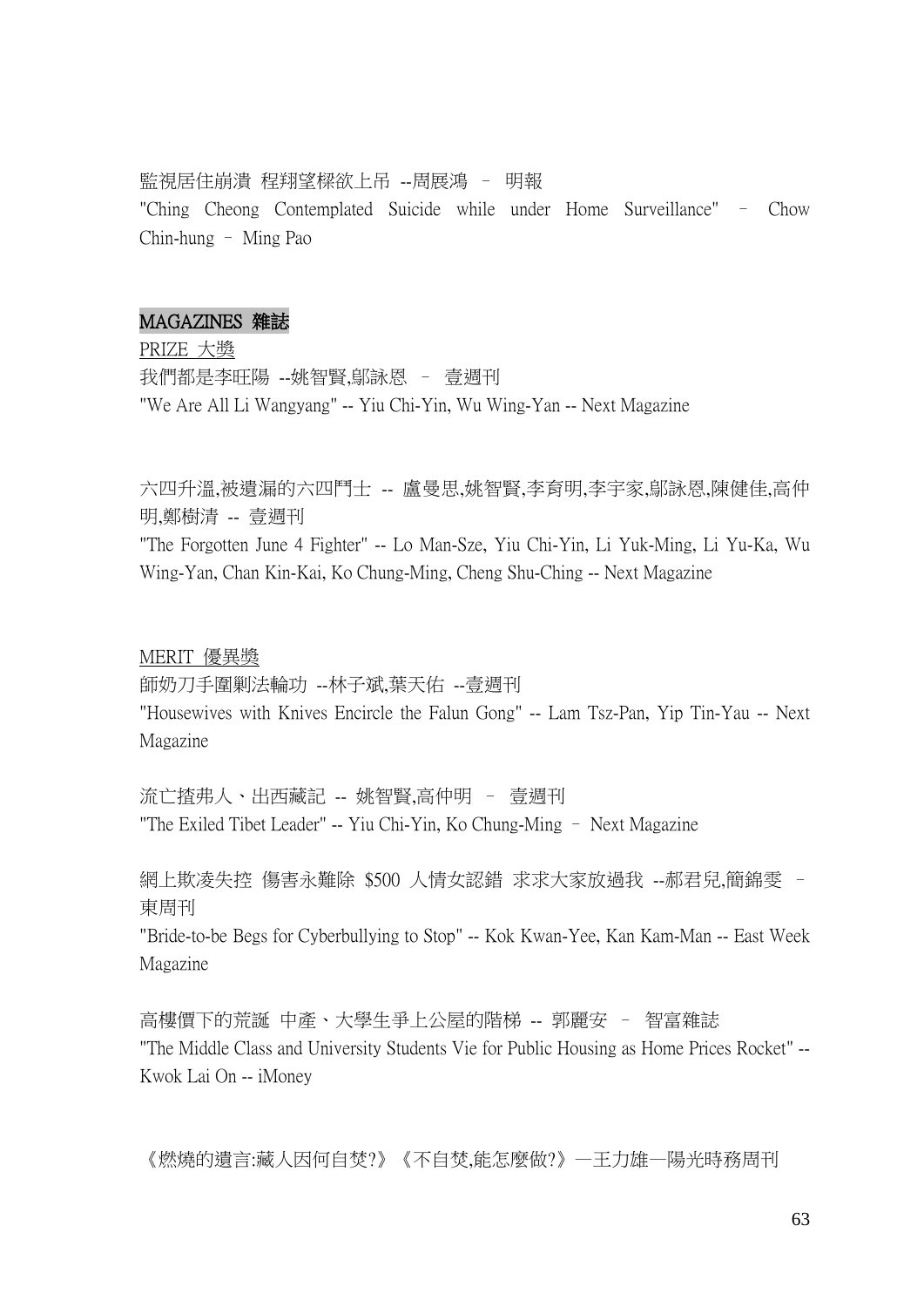"Why do People in Tibet Self-immolate?" - 王力雄 --- iSunAffairs Weekly

獨家專訪教材主責人北京師範大學教授檀傅寶 揭爭議教材設計背後 港國民教育北 京製作 -- 梁海明,彭碧珊,鄧巧靈 – 智富雜誌 "ExclusiveInterview with the Person in Charge of the National Education Curriculum" – Leung Hoi-Ming, Pang Pik-Shan, Tang Hao-Ling -- iMoney

川震沉冤 出獄再查豆腐渣 – 鄔詠恩 – 壹週刊

"Activist Freed from Jail Vows to Continue Investigation into Poor Construction in Sichuan" -- Wu Wing-Yan -- Next Magazine

# COMMENTARY AND ANALYSIS 評論和分析

PRIZE 大獎 你黐定我黐 – 譚蕙芸 – 明報 "Are You Mad, or am I Mad?" – Tam Wai Wan, Vivian – Ming Pao

MERIT 優異獎

大號胡椒噴霧廠商顯示 噴擊力覆蓋度遠勝細號 -- 紀曉風 -- 信報 "Larger Pepper-Spray Containers Have Much Wider Coverage, Manufacturer Says" – Kevman – Hong Kong Economic Journal

港人怒吼為李旺陽呼冤 大國小器人權排名尾二及相關專版 -- 紀曉風 -- 信報 "Outcry in Hong Kong over Li Wangyang's Death" – Kevman – Hong Kong Economic Journal

「監獄三雄」盡數在困不平事 長毛力爭每日 16 格廁紙 -- 紀曉風 -- 信報 "Lawmaker "Long Hair" Fights for more Tissue in Jail" – Kevman – Hong Kong Economic Journal

# CARTOONS AND ILLUSTRATION 漫畫

# PRIZE 大獎

# Body of Work

立法會選舉--兩制告急; 反國教; 平反六四 為李旺陽申冤 -- 尊子—蘋果日報 Legislative Council Elections, Anti-National Education; Justice for June 4; Justice for Li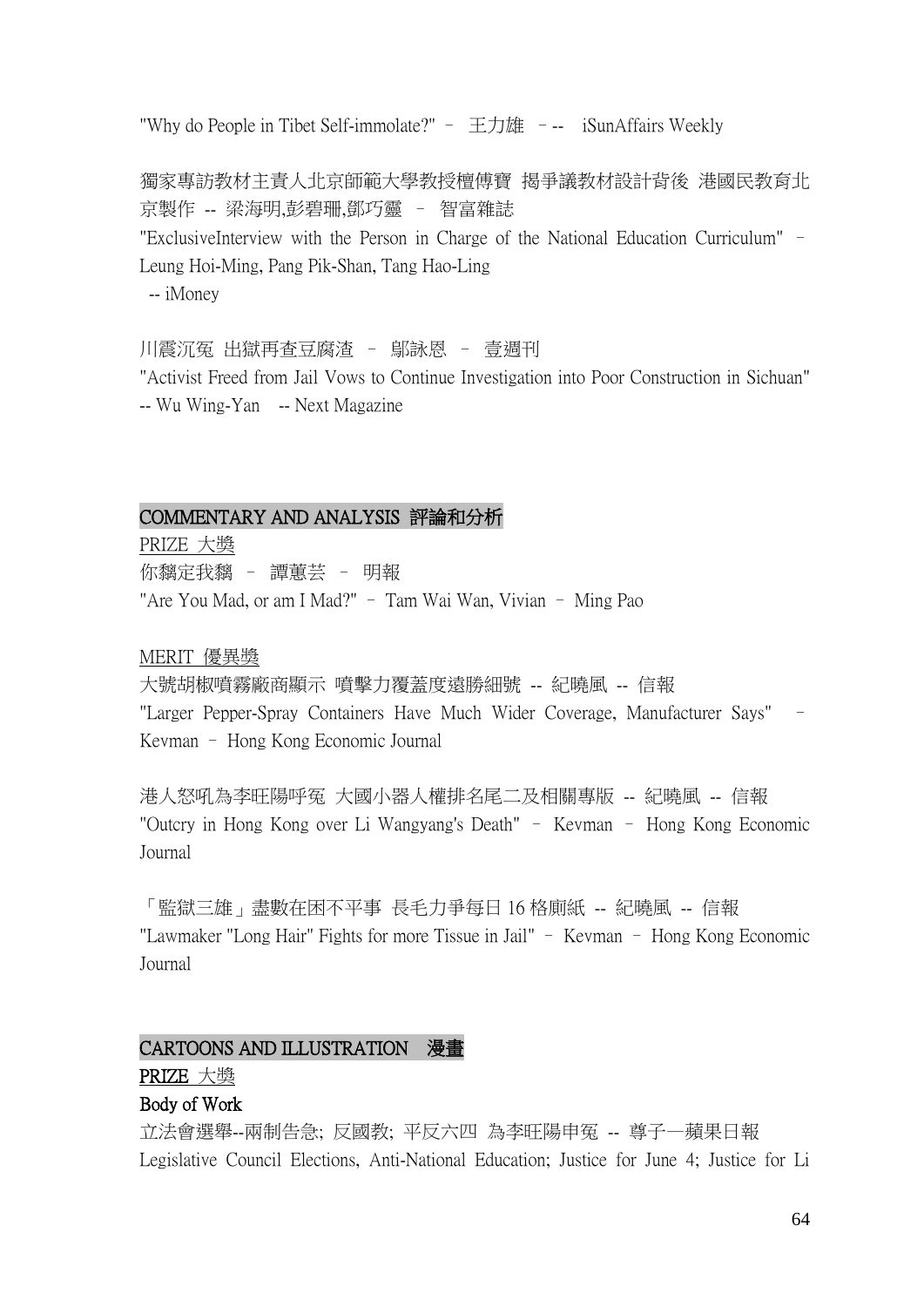Wangyang - 尊子 - Apple Daily

# ONLINE 網上刊物

#### PRIZE 大獎

烏坎民主選舉系列 – 張潔平,趙墨芝 – 陽光時務 Series on Wukan's Democratic Elections – 張潔平, 趙墨芝 -- iSunAffairs

#### MERIT 優異獎

《誰救了陳光誠?》《陳光福講述陳光誠逃走後》--田雨聲 – 陽光時務 "Who Saved Chen Guangcheng?" -- Tian Yusheng -- iSunAffairs

《蘭嶼:核廢之島》--林怡廷 – 陽光時務 "Orchid Island -- An Island of Nuclear Waste" --林怡廷 -- iSunAffairs

#### BROADCAST–RADIO 電台

# PRIZE 大獎

《後廣場記》系列 – 鍾慧儀,朱錫君 – 香港電台 Series on the Central Government Office Protest -- Chung Wai-Yee, Chu Sik-Kwan -- Radio Television Hong Kong

#### MERIT 優異獎

我的尊嚴我的家 – 葉雅媛 – 香港電台 "My Pride, My Home" – Ip Ngar Woon -- Radio Television Hong Kong

上訪之路 – 蘇敬恒 – 香港電台 "The Road to 'shangfang' " –蘇敬恒 -- Radio Television Hong Kong

### BROADCAST–TELEVISION 電視

### PRIZE 大獎

李旺陽 -- 林建誠 – 有線電視 "Li Wangyang" -- Lam Kin-Seng – Cable TV

#### MERIT 優異獎

警方壓制新聞自由(一及二) -- 蔡玉玲 彭啟光 – 香港電台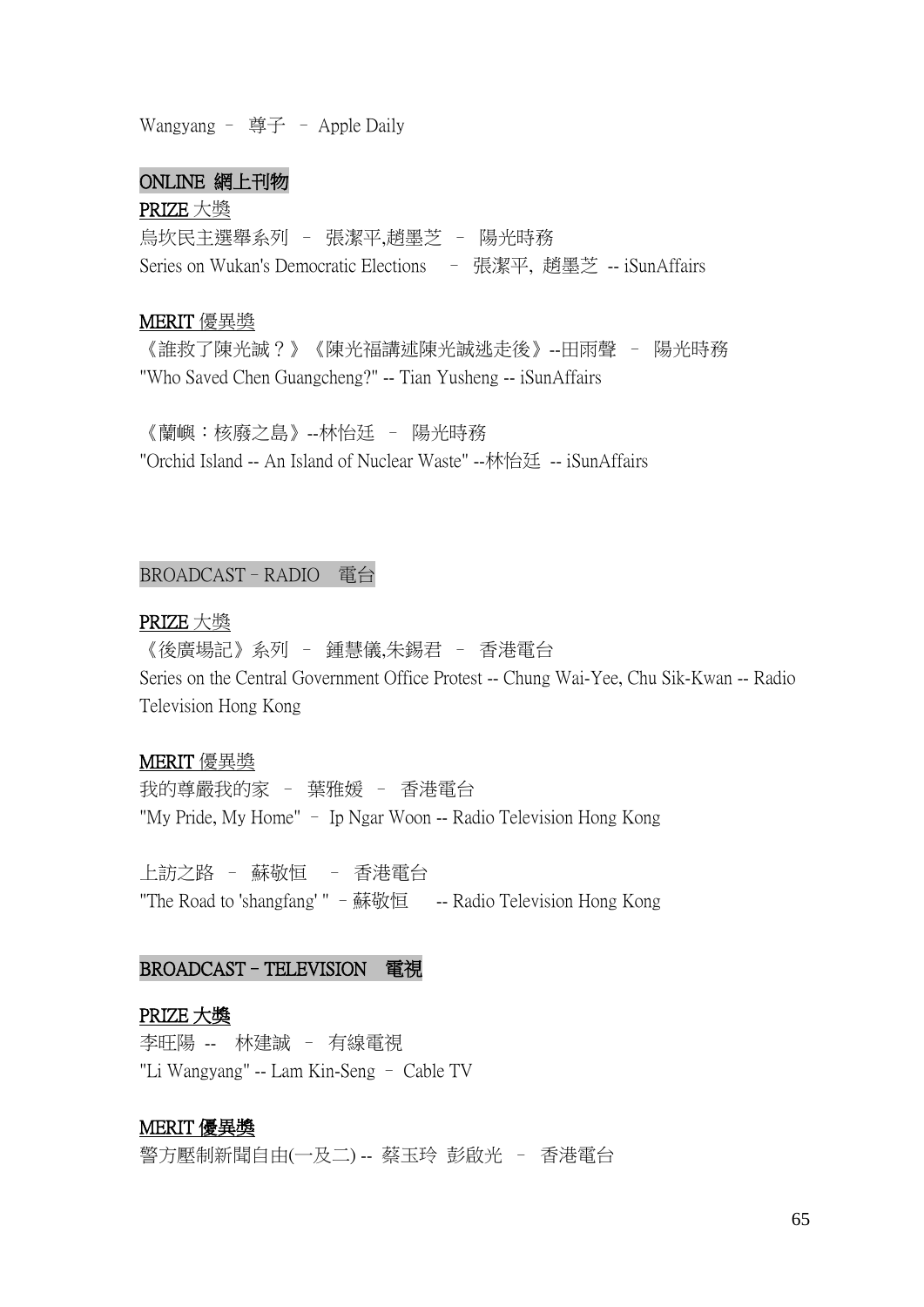"Police Suppresses Freedom of the Press "-- Choi Yuk Ling, Pang Kai Kong -- Radio Television Hong Kong

我係同志 --楊量傑 – 有線電視 "I am Gay" -- Yeung Leung-Kit – Cable TV

何處是吾家? – 關鳴川 – 香港電台 "Where's my Home?" -- Kwan Ming-Chuen -- Radio Television Hong Kong

走上改革的路上 – 楊月芬 – 香港電台 "On the Road to Reform" -- Yeung Yuet-Fan -- Radio Television Hong Kong

〈一些人一些事〉專訪系列 --廖慧玲,陳雅婷,梁淑英,易詠欣,王祿霞 – 香港電台 "The People, the Stories: A Series of Interviews" -- Liu Wai-Ling, Eva Chen, Polly Leung, Gloria Yick, Wong Lok Hai -- Radio Television Hong Kong

無國籍孤兒 – 利君雅 – 無線電視 "An Orphan with No Nationality" -- Nabela Qoser – TVB

### PHOTOJOURNALISM 新聞攝影

# FEATURE PRIZE 大獎

"Rohingya Refugees" -- Munir Uz Zaman -- Agence France-Presse 羅興亞難民 -- Munir Uz Zaman – 法新社

被遺忘的一群 – 陸羽勝 – 東周刊 "The Forgotten" –Luk Yu-Shing -- East Week Magazine

### MERIT 優異獎

西環治港 --李紹昌 – 明報 "Hong Kong Ruled by "Sai Wan", or the Central Government'sLiaison Office" -- Lee Siu-Cheong – Ming Pao

《她是年度英雄 尼泊爾女子收容獄中兒童》-- 林亦非 – 自由傳媒人(蘋果日報) "Heroine of the Year: Nepali Woman Adopts Children in Prison" – Lam Yik-Fei – Freelance (Apple Daily)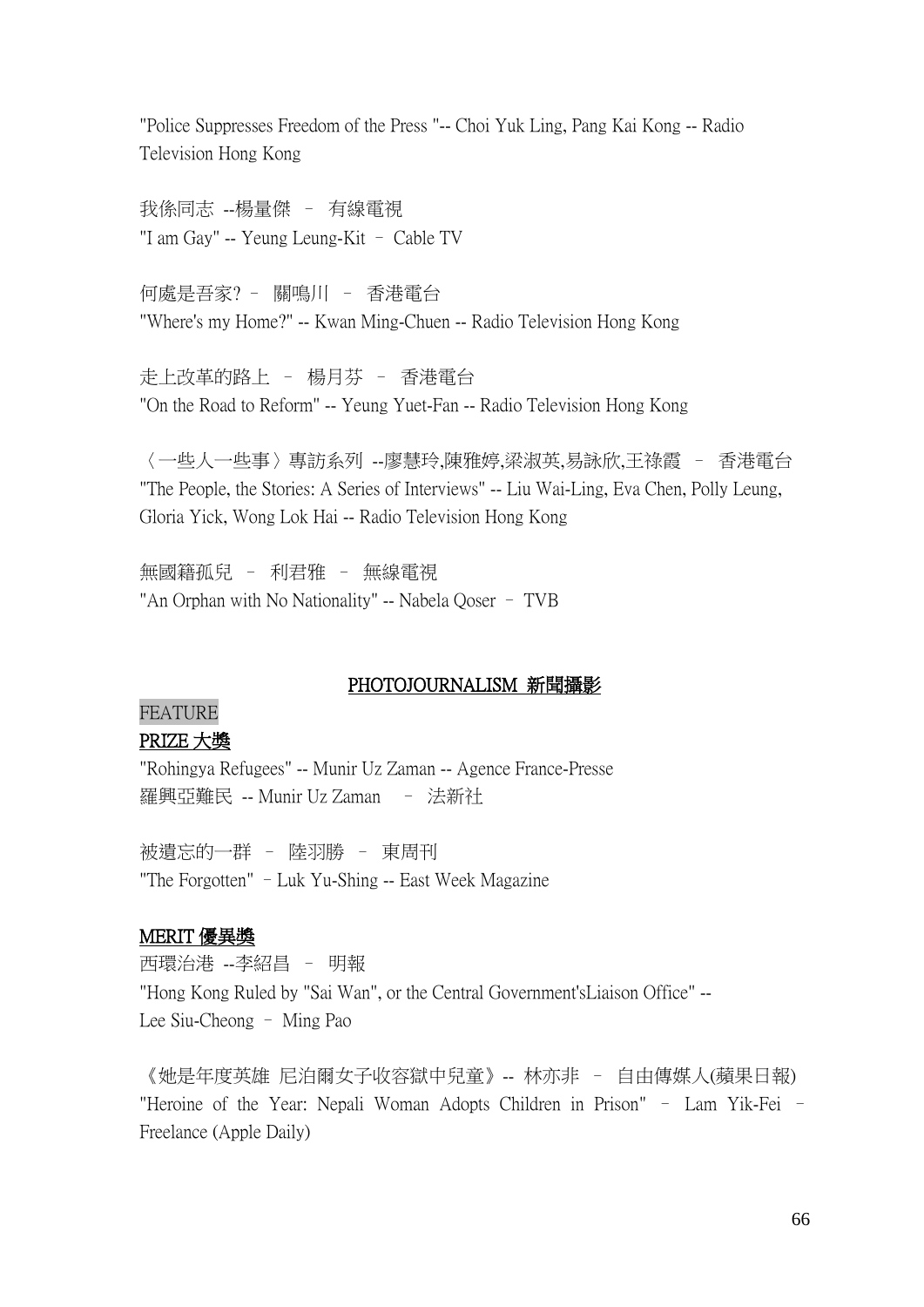《最冷首都搜救流浪兒》-- 林亦非 – 自由傳媒人(蘋果日報) "Rescuing Homeless Children in the Coldest Capital – Lam Yik-Fei – Freelance (Apple Daily)

通宵留守反國教 – 羅蘭容 – 東周刊 "Protest Against National Education Continues through the Night" – Law Lan-Yung – East Week Magazine

七一遊行,喊特首下台 – 李澤彤 – 明報 "July 1 March Calls for Chief Executive to Step Down" – Li Chak-Tung – Ming Pao

黑色交义– 李澤彤 – 明報 "Black Crosses" – Li Chak-Tung – Ming Pao

Wukan Election - Dickson Lee, Cheng Kuk Yin, Felix Wong - South China Morning Post 烏坎選舉 - Dickson Lee, Cheng Kuk Yin, Felix Wong – 南華早報

"A Day of Hope Dawns" -- James Nachtwey – Time Magazine 露出希望曙光的一天 -- James Nachtwey – 時代雜誌

"The Challenger" -- Andrea Bruce -- Time Magazine 挑戰者-- Andrea Bruce -- Time Magazine

### SPOT NEWS

### PRIZE 大獎

撤回國民教育科(一) – 陳奕釗 –蘋果日報 "Withdraw National Education" – Chan Yiu-Chiu – Apple Daily

### MERIT 優異獎

賀莫言、劉曉波被阻 – 何柏佳 -- 蘋果日報 "Celebration of Mo Yan and Liu Xiaobo Nobel Wins Barred" – Ho Pak-Kai – Apple Daily

濫用警權– 何柏佳 -- 蘋果日報 "Police Abusing Power" – Ho Pak-Kai – Apple Daily